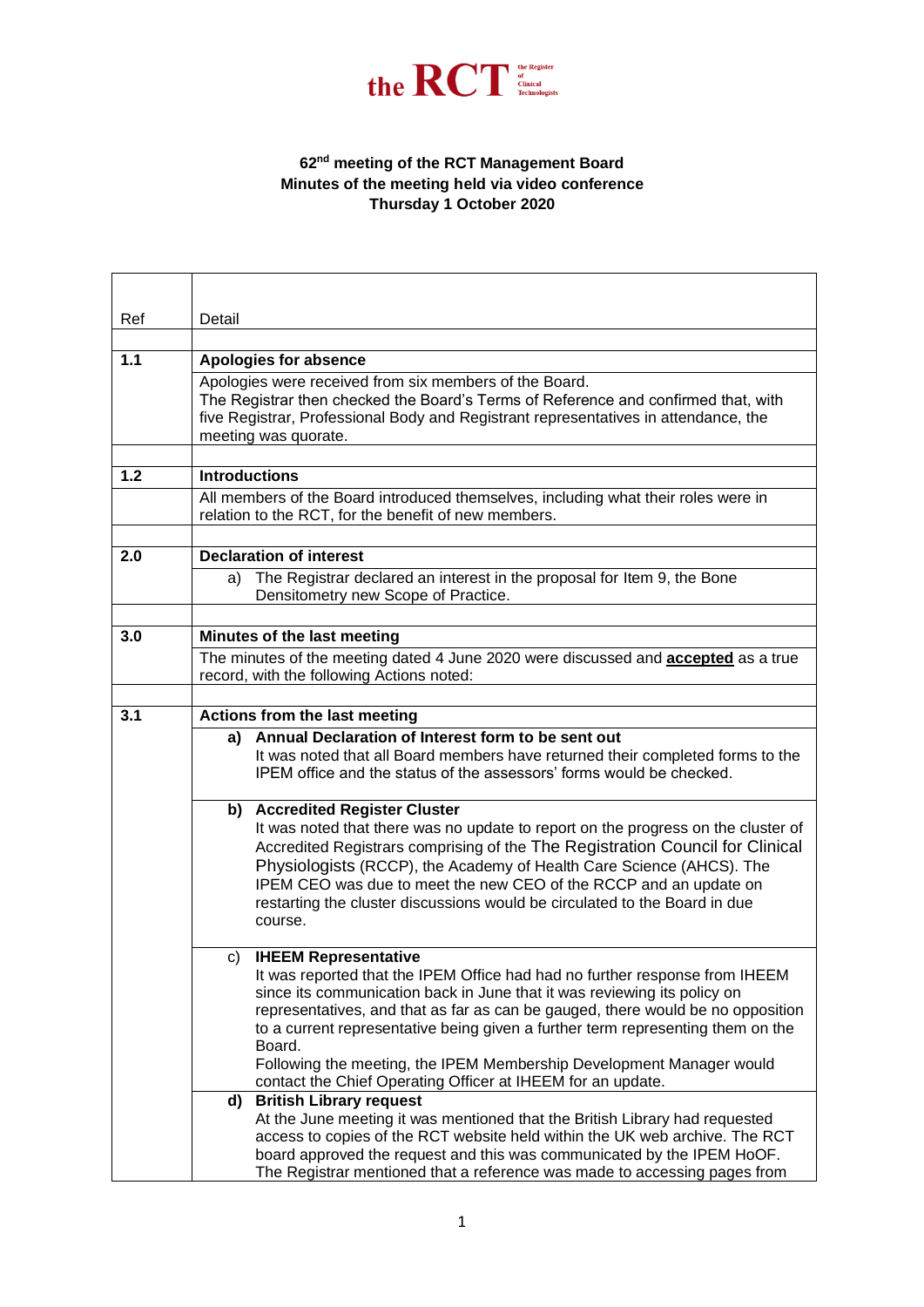

| Ref | Detail                                                                                                                                                                                                                                                                                                                                                                                                                                                                                                                                                                                                                                                                                                                                                                                                                                                                                                                                                                                                                                                                                                                                                                                                                                                                                                                                                                              |
|-----|-------------------------------------------------------------------------------------------------------------------------------------------------------------------------------------------------------------------------------------------------------------------------------------------------------------------------------------------------------------------------------------------------------------------------------------------------------------------------------------------------------------------------------------------------------------------------------------------------------------------------------------------------------------------------------------------------------------------------------------------------------------------------------------------------------------------------------------------------------------------------------------------------------------------------------------------------------------------------------------------------------------------------------------------------------------------------------------------------------------------------------------------------------------------------------------------------------------------------------------------------------------------------------------------------------------------------------------------------------------------------------------|
|     | the RCT website at the British Library in a recent appeal, confirming that this<br>was now in place.                                                                                                                                                                                                                                                                                                                                                                                                                                                                                                                                                                                                                                                                                                                                                                                                                                                                                                                                                                                                                                                                                                                                                                                                                                                                                |
|     |                                                                                                                                                                                                                                                                                                                                                                                                                                                                                                                                                                                                                                                                                                                                                                                                                                                                                                                                                                                                                                                                                                                                                                                                                                                                                                                                                                                     |
| 4.0 | <b>Matters Arising</b><br>Appointment of IPEM Representative to the RCT                                                                                                                                                                                                                                                                                                                                                                                                                                                                                                                                                                                                                                                                                                                                                                                                                                                                                                                                                                                                                                                                                                                                                                                                                                                                                                             |
|     | The Board noted that a Registrant representative was interested in the vacant IPEM<br>representative position following the former holder being elected to Assistant Registrar,<br>and the IPEM Office would check on the status of any others that might have arrived.<br>Progress on this will be sent to the Board in due course.                                                                                                                                                                                                                                                                                                                                                                                                                                                                                                                                                                                                                                                                                                                                                                                                                                                                                                                                                                                                                                                |
| 5.0 | Policies for review/ first approval (standing item)                                                                                                                                                                                                                                                                                                                                                                                                                                                                                                                                                                                                                                                                                                                                                                                                                                                                                                                                                                                                                                                                                                                                                                                                                                                                                                                                 |
|     | The Registrar mentioned that the only policy due for review before the next Board<br>meeting was the IPEM office's procedure to back-up the RCT website, and as this is<br>chiefly an internal administrative process, this could be undertaken outside of the Board<br>meeting.                                                                                                                                                                                                                                                                                                                                                                                                                                                                                                                                                                                                                                                                                                                                                                                                                                                                                                                                                                                                                                                                                                    |
| 6.1 | <b>Risk and Reports</b>                                                                                                                                                                                                                                                                                                                                                                                                                                                                                                                                                                                                                                                                                                                                                                                                                                                                                                                                                                                                                                                                                                                                                                                                                                                                                                                                                             |
|     | <b>Risk Register</b><br>a)                                                                                                                                                                                                                                                                                                                                                                                                                                                                                                                                                                                                                                                                                                                                                                                                                                                                                                                                                                                                                                                                                                                                                                                                                                                                                                                                                          |
|     | The Registrar introduced the Risk Register explaining that no new risks had<br>been brought to his attention by the IPEM CEO, although it was noted that the<br>Covid 19 specific risks brought in at the request of the PSA needed updating.<br>The Board then went through risks A-E and assigned a status, a residual factor<br>and an owner for each. Only one, relating to the risk of RCT registrants not<br>being able to complete their CPD audit for submission by the 4 April deadline,<br>resulted in decreasing factor due to the increased preparedness of registrants<br>now Covid19 measures were firmly in place and people were more generally<br>aware of the situation.                                                                                                                                                                                                                                                                                                                                                                                                                                                                                                                                                                                                                                                                                          |
|     | The Board agreed the update and the amended Risk Register would be then<br>circulated to Board members.                                                                                                                                                                                                                                                                                                                                                                                                                                                                                                                                                                                                                                                                                                                                                                                                                                                                                                                                                                                                                                                                                                                                                                                                                                                                             |
|     | b) Report on Registrant Numbers<br>The Registrar explained that this item was included so that the Board members<br>could ask questions about registrant numbers throughout the year and look at<br>possible trends and generate discussion on how to promote the register. As at<br>previous meetings, the Board discussed how they could improve numbers,<br>including writing to the chief executives of Trusts where numbers were low, to<br>tell them the benefits of their staff being on the register.<br>The IPEM Membership Development Manager asked if more information could<br>be added to the numbers, such as location of registrants. One Board member<br>thought that a breakdown by NHS Trust would be helpful in understanding<br>where there might be a gap in RCT registrants, rather than just geographical<br>location. The Registrar also suggested that IPEM's Workforce and Training<br>team could be called upon to provide more data, and the Membership<br>Development Manager agreed to liaise with colleagues and report on what level<br>of detail could be obtained before adding to the next Board meeting's report.<br>The Assistant Registrar also asked if more information could be given on new<br>registrants' route to entry, and the Membership Development Manager agreed<br>to look at how this could be provided via the Office's CRM. |
|     |                                                                                                                                                                                                                                                                                                                                                                                                                                                                                                                                                                                                                                                                                                                                                                                                                                                                                                                                                                                                                                                                                                                                                                                                                                                                                                                                                                                     |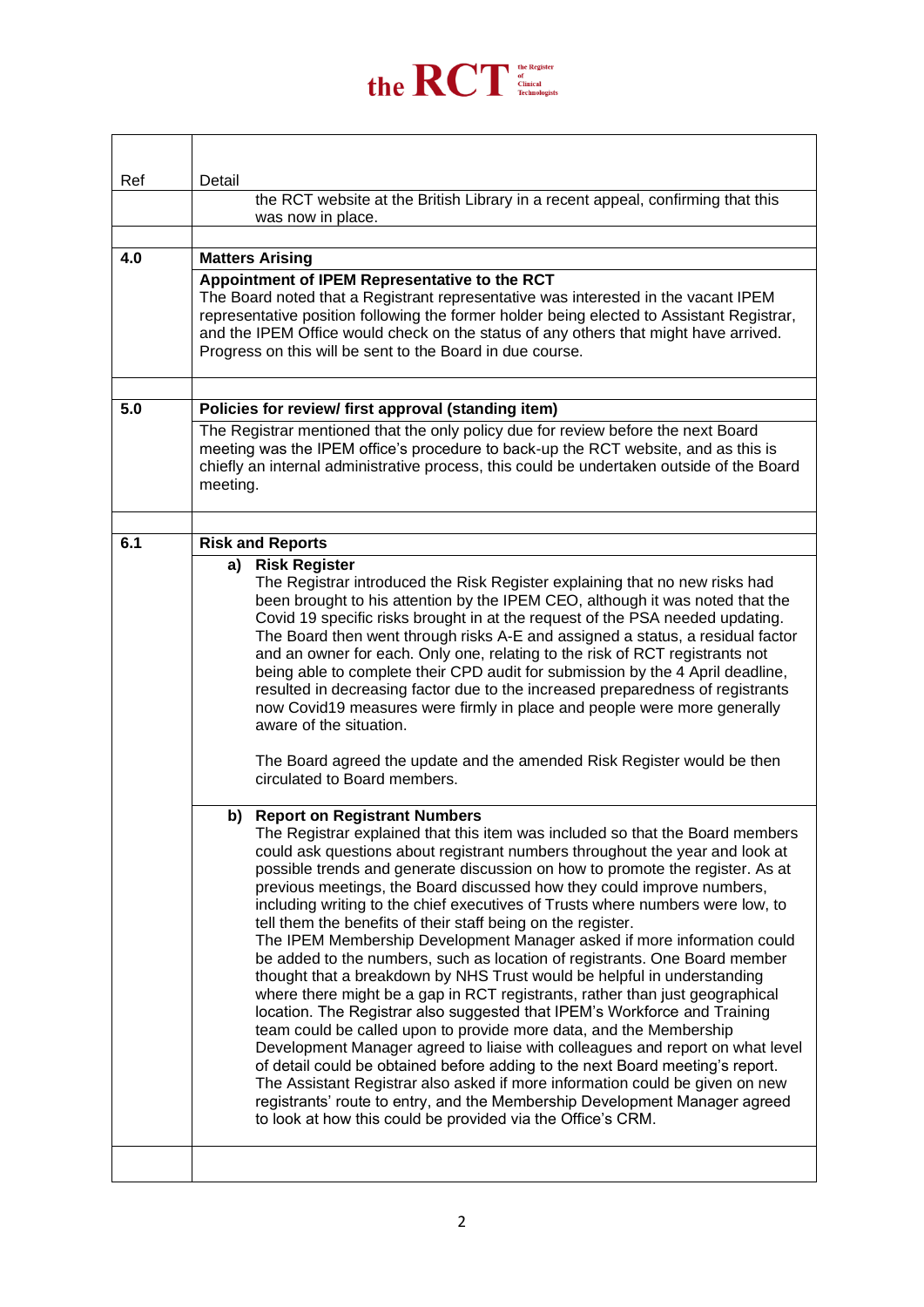

| Ref | Detail                                                                                                                                                                          |
|-----|---------------------------------------------------------------------------------------------------------------------------------------------------------------------------------|
| 7.0 | <b>Public safety considerations</b>                                                                                                                                             |
|     | Although no board members again had anything to report under this item, it was agreed                                                                                           |
|     | that this should continue to be a Standing Item.                                                                                                                                |
|     |                                                                                                                                                                                 |
| 8.0 | <b>Fitness to practice issues</b>                                                                                                                                               |
|     | <b>Fitness to practice cases</b><br>a)                                                                                                                                          |
|     | It was reported that there was nothing new to add to the Board meeting.<br>b)<br>PCC meeting and training                                                                       |
|     | It was reported that there had been no update following the last PCC meeting,                                                                                                   |
|     | and details about the training element that had been timetabled for discussion                                                                                                  |
|     | would then be reported back to the Board in due course.                                                                                                                         |
|     | c) PCC Membership                                                                                                                                                               |
|     | An update on the PCC Term of Office for its members would be circulated to the                                                                                                  |
|     | Board in due course.                                                                                                                                                            |
|     |                                                                                                                                                                                 |
| 9.0 | New scope of practice documentation to review: Bone densitometry DXA<br>As mentioned at the beginning of the meeting the Assistant Registrar had been present                   |
|     | at the two Task & Finish meetings, comprising of key DXA practitioners and two other                                                                                            |
|     | Board members.                                                                                                                                                                  |
|     | Ahead of the meeting, the Assistant Registrar had sent to Board members a                                                                                                       |
|     | documentation pack consisting of:<br>Scope of Practice                                                                                                                          |
|     | Indicative Curriculum (Primary Route)<br>$\bullet$                                                                                                                              |
|     | Equivalence Criteria (Equivalence Route)<br>$\bullet$                                                                                                                           |
|     | <b>Guidance Notes</b><br>$\circ$                                                                                                                                                |
|     | <b>Evidence Matrix</b><br>$\circ$                                                                                                                                               |
|     | These were all discussed by the Board, and it was mentioned that the Indicative                                                                                                 |
|     | Curriculum was based on the post graduate training course from the Royal Osteoporosis<br>Society (ROS), being the only course being offered and therefore the de-facto standard |
|     | in the UK. It was remarked that as this was set by the ROS provision would be made to                                                                                           |
|     | review this every two years to ensure any changes made by them would still be in line                                                                                           |
|     | with RCT requirements. As with the PTP, the RCT and IPEM would not have any input                                                                                               |
|     | in any future changes to the course, but the ROS have been very supportive so far and<br>would help if the IPEM sought to take the Indicative Curriculum to an educational      |
|     | awarding body to develop into a PTP degree.                                                                                                                                     |
|     | The Registrar thought that more important and potentially challenging was how the                                                                                               |
|     | Equivalence Route was mapped across to the scope of practice and the curriculum, and                                                                                            |
|     | this area has been looked at in detail by the Task & Finish group. The Registrar was                                                                                            |
|     | assured by the presence of Board members on the Task & Finish group that this<br>detailed process had been completed satisfactorily.                                            |
|     | The Registrar remarked that this was likely to follow a similar course to the draft Clinical                                                                                    |
|     | Computing scope of practice – after a Task & Finish group had produced a draft scope,                                                                                           |
|     | indicative curriculum and equivalence route, criteria and guidance notes for applicants,                                                                                        |
|     | then all this would be tested through the participation of volunteers in a pilot scheme. It                                                                                     |
|     | was hoped that volunteers for the DXA scope would be easier to find then for the<br>Clinical Computing pilot, and asked that the Assistant Registrar check that someone         |
|     | appropriate would be available to go through the process and report back, and that the                                                                                          |
|     | Bone Densitometry scope would be the first new scope of practice for the RCT.                                                                                                   |
|     | Therefore, although the Board are impressed with the work done so far, the result of the                                                                                        |
|     | pilot stage would be key to deciding if the scope would go live. The Registrar stated that                                                                                      |
|     |                                                                                                                                                                                 |
|     | The Board confirmed they were in agreement with this course of action.                                                                                                          |
|     | the result of the pilot stage could be developed into an exemplar benchmark and<br>published on the RCT website in order to encourage registrants.                              |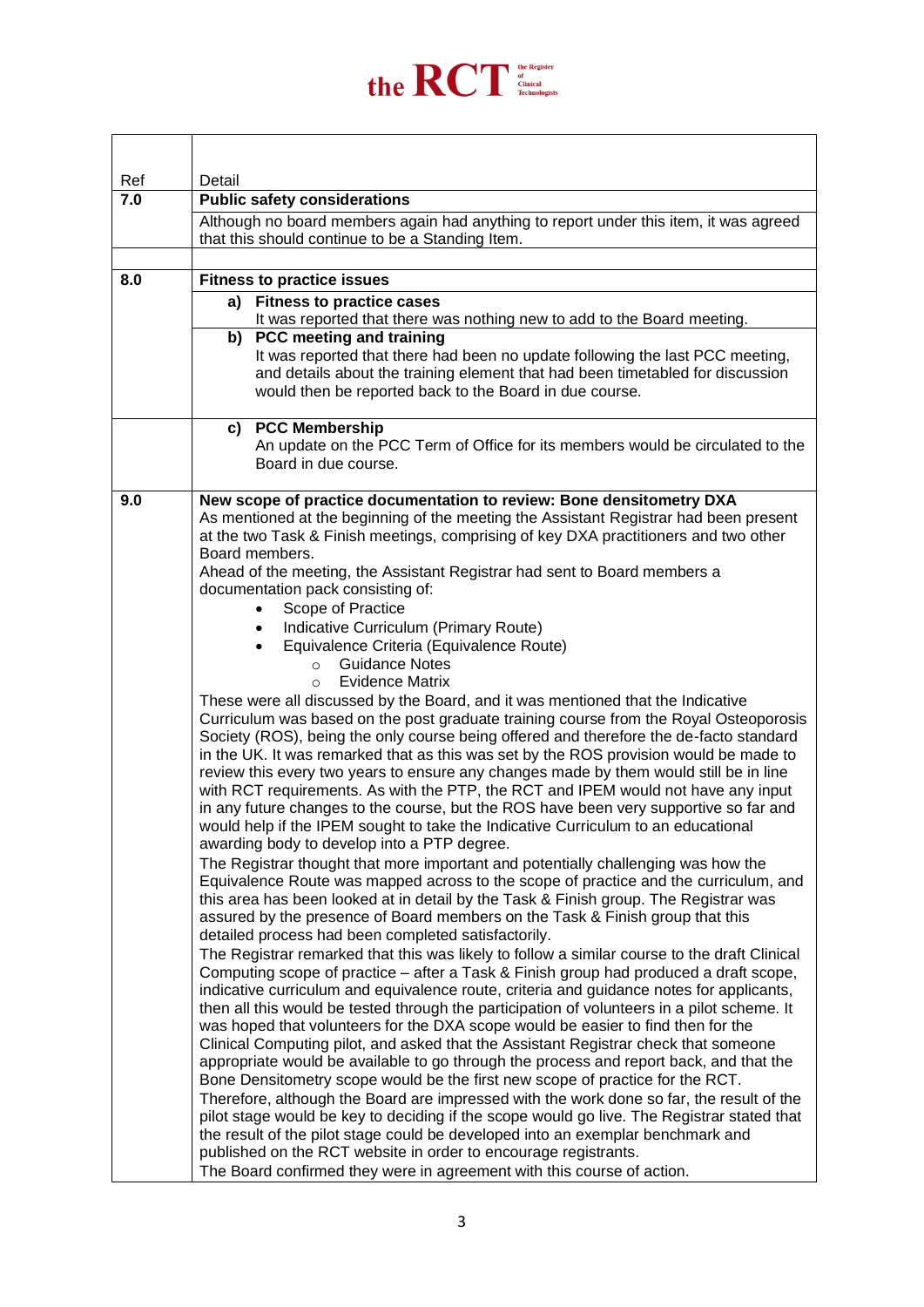

 $\overline{\phantom{a}}$ 

| Ref  | Detail                                                                                                                                                                                                                                                                                                                                                                                                                                                                                                                                                                                                                                                                                                                                                                                                                                                                                                                                                                                                                                                                                                                                                                                                                                                                                                                                                                                                                                                                                                                                                                                                                                             |
|------|----------------------------------------------------------------------------------------------------------------------------------------------------------------------------------------------------------------------------------------------------------------------------------------------------------------------------------------------------------------------------------------------------------------------------------------------------------------------------------------------------------------------------------------------------------------------------------------------------------------------------------------------------------------------------------------------------------------------------------------------------------------------------------------------------------------------------------------------------------------------------------------------------------------------------------------------------------------------------------------------------------------------------------------------------------------------------------------------------------------------------------------------------------------------------------------------------------------------------------------------------------------------------------------------------------------------------------------------------------------------------------------------------------------------------------------------------------------------------------------------------------------------------------------------------------------------------------------------------------------------------------------------------|
|      | The Assistant Registrar remarked that the group should be pleased with the quick<br>progress made and was worthy of gratitude. The Registrar agreed to send an email of<br>thanks on behalf of the Board, and the Assistant Registrar would contact the group to<br>confirm that the Board had agreed the next stage for the new scope of practice.                                                                                                                                                                                                                                                                                                                                                                                                                                                                                                                                                                                                                                                                                                                                                                                                                                                                                                                                                                                                                                                                                                                                                                                                                                                                                                |
| 10.0 | Professional Standards Authority and Accredited Registers Collaborative<br>business<br>The IPEM Membership Development Manager stated that there was nothing to report<br>back on this at present, a meeting with the PSA was timetabled for mid-November.                                                                                                                                                                                                                                                                                                                                                                                                                                                                                                                                                                                                                                                                                                                                                                                                                                                                                                                                                                                                                                                                                                                                                                                                                                                                                                                                                                                         |
|      |                                                                                                                                                                                                                                                                                                                                                                                                                                                                                                                                                                                                                                                                                                                                                                                                                                                                                                                                                                                                                                                                                                                                                                                                                                                                                                                                                                                                                                                                                                                                                                                                                                                    |
| 11.0 | Dual Membership discount - IPEM and RCT<br>The Registrar mentioned that there had been an enquiry put forward by the IPEM HoOF<br>about the possibility of a discount in RCT registration fees for current IPEM members, in<br>much the same way that members of the Institute of Physics (IOP) and IPEM benefit<br>from a joint discount. However, the RCT sets its own fees to cover its own costs, based<br>on anticipated numbers of registrants, the cost of PSA accreditation taken into account<br>and with VAT excluded, there is no room for manoeuvre on fees. A Board member<br>pointed out that there was no comparison between the dual membership of two<br>professional bodies, IOP and IPEM, and the relationship between a professional body<br>and a register. For example, there was no discount for being an IPEM member and<br>HCPC registered.<br>Therefore, the Board agreed that no dual IPEM and RCT discount could be offered,<br>unless IPEM would be prepared to offer a reduction in subscription to RCT registrants -<br>though this was recognised that that would be for IPEM to look at and therefore outside<br>the remit of the Board.<br>The Registrar mentioned that promotion of the IPEM Communities of Interest platform<br>and how to access this in the RCT Registrar's Update, could be an initiative that would<br>be beneficial to IPEM members who were also RCT registered. The Membership<br>Development Manager agreed to add this to the draft content of the next update, and to<br>update the IPEM HoOF that the Board could not offer a discount due to the unique way<br>the RCT was funded. |
| 12.0 | Transition of Sonographers' register from PVRS to RCT<br>Following the draft of the PSA's Notification of Change brought about after the decision<br>by the Society and College of Radiographers (SCoR) to close the Public Voluntary<br>Register of Sonographers (PVRS) back in 2019, the Board decided at its last meeting to<br>set up a Task & Finish group to develop the detail for the new Scope of Practice for the<br>RCT to cover sonographers in time for the proposed transfer on 1 March 2021.<br>The Task & Finish met regularly to map across the entry standards to ensure<br>consistency, and is comprised of the RCT Registrar, RCT Assistant Registrar, and from<br>the SCoR two Professional Officers (Ultrasound).<br>The IPEM HoOF had confirmed with the Director of the Professional Standards Council<br>(PSC) that this Task & Finish group did not need any financial approval from IPEM,<br>since all the meetings are being held virtually, and since this is a continuation of a<br>project started in 2019, approval in principle was not required from the PSC.<br>SM mentioned that the PSA had received responses to their queries regarding the draft<br>Notification of Change and that this was now with the Moderator - an outcome was due<br>back with IPEM soon, and the IPEM Membership Development Manager would update<br>the Board when PSA confirmation was in place.                                                                                                                                                                                                                                 |
| 13.0 | Any other business                                                                                                                                                                                                                                                                                                                                                                                                                                                                                                                                                                                                                                                                                                                                                                                                                                                                                                                                                                                                                                                                                                                                                                                                                                                                                                                                                                                                                                                                                                                                                                                                                                 |